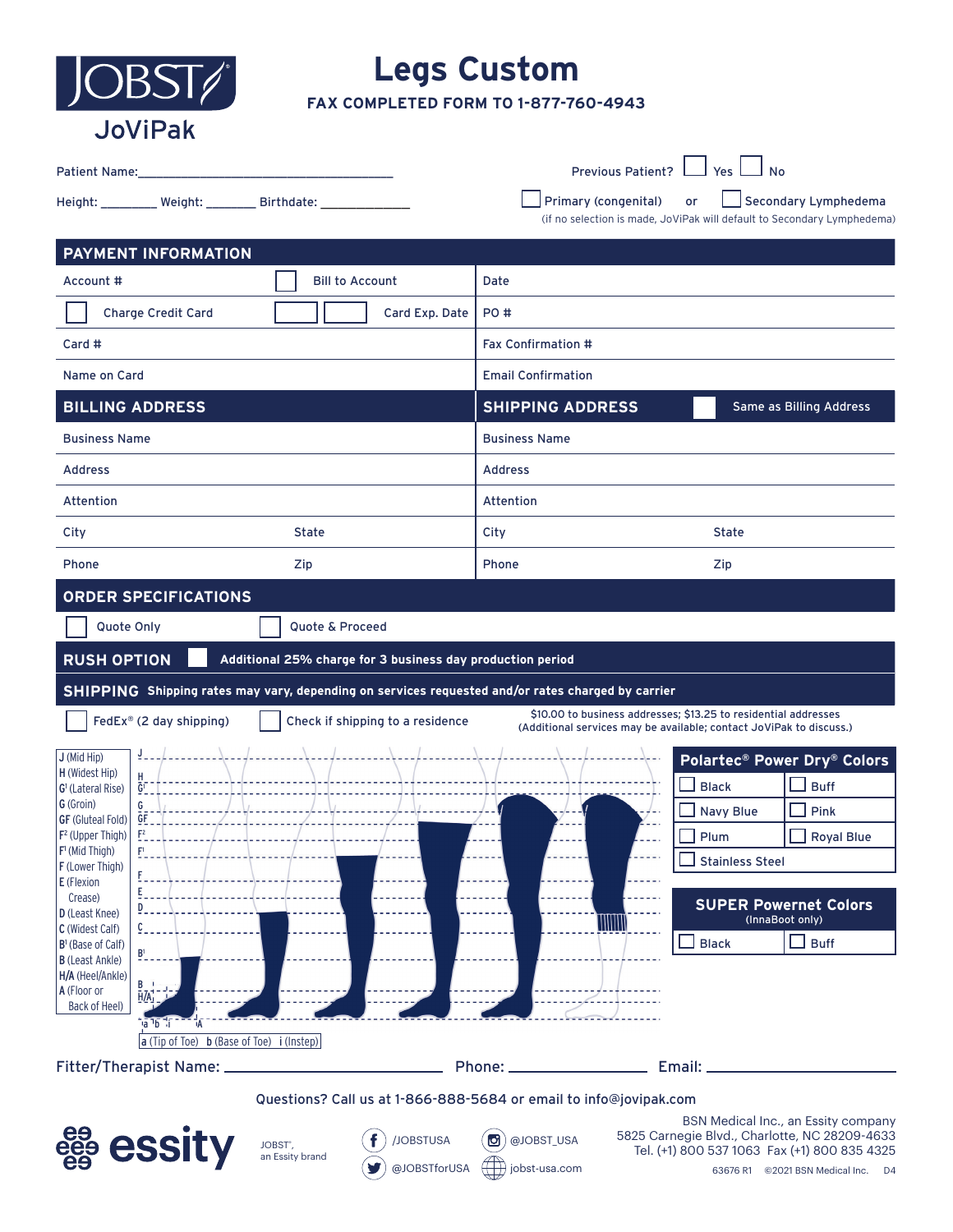

## **Legs Custom**

#### **FAX COMPLETED FORM TO 1-877-760-4943**



Pictures are needed if the patient has lobules, is over-sized or has some other issue. Please send pictures (no patient faces) to info@jovipak.com.



### **Arion Easy-Slide**

- The user-friendly donning aid for open toe compression stockings and tights
- The lightweight, smooth material provides ease of donning/application

| <b>Size</b> | <b>Shoe Size</b> | <b>BNR</b> | <b>UOM / Box</b> | Order Qtv. |
|-------------|------------------|------------|------------------|------------|
| X-Small     | $\leq$ 2         | 7965803    |                  |            |
| Small       | $2.5 - 5.5$      | 7965804    |                  |            |
| Medium      | $6 - 8$          | 7965802    |                  |            |
| Large       | $8.5 - 11$       | 7965902    |                  |            |
| X-Large     | $\geq 11.5$      | 7966001    |                  |            |

#### Comments:

Fitter/Therapist Name: Phone: Email: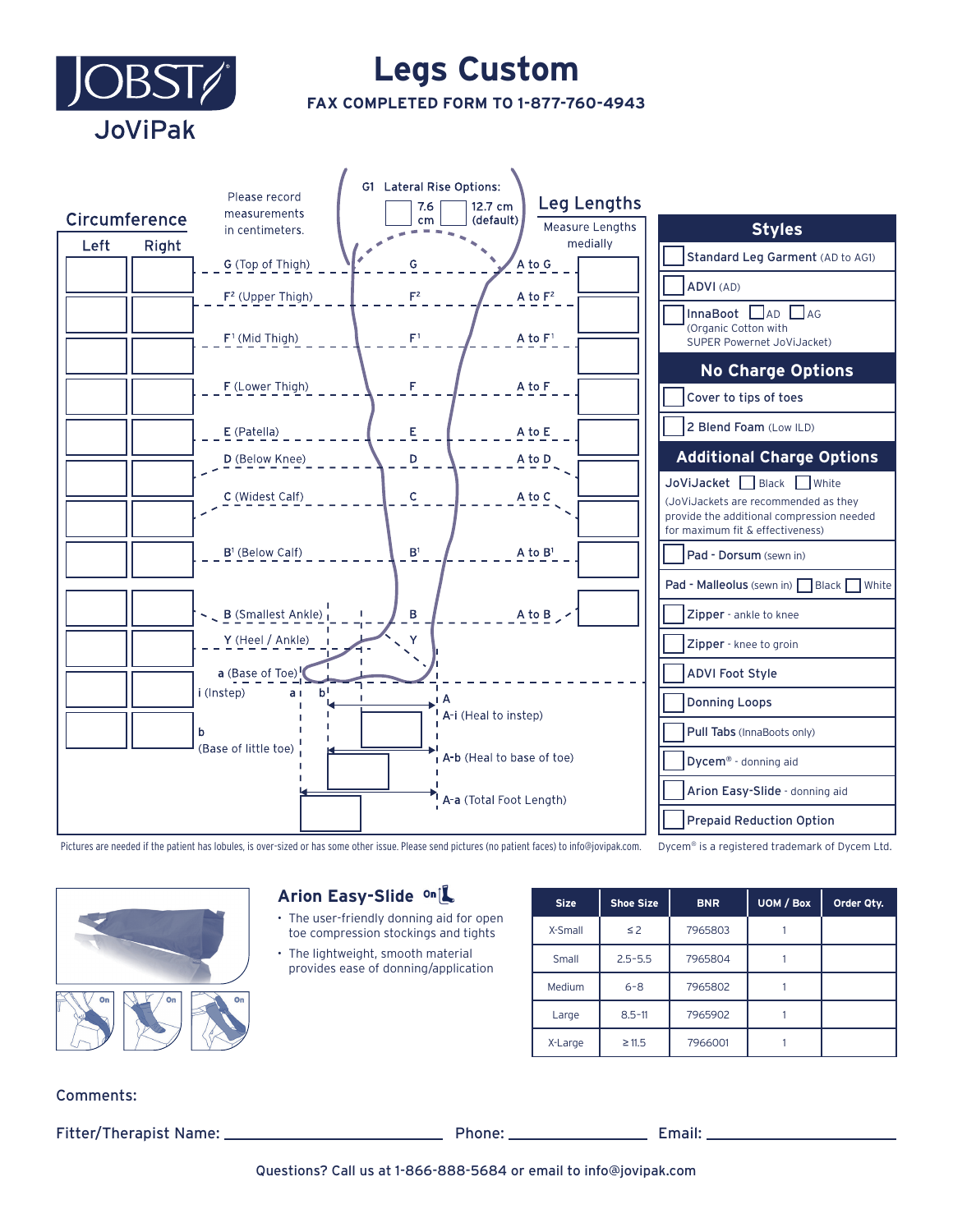